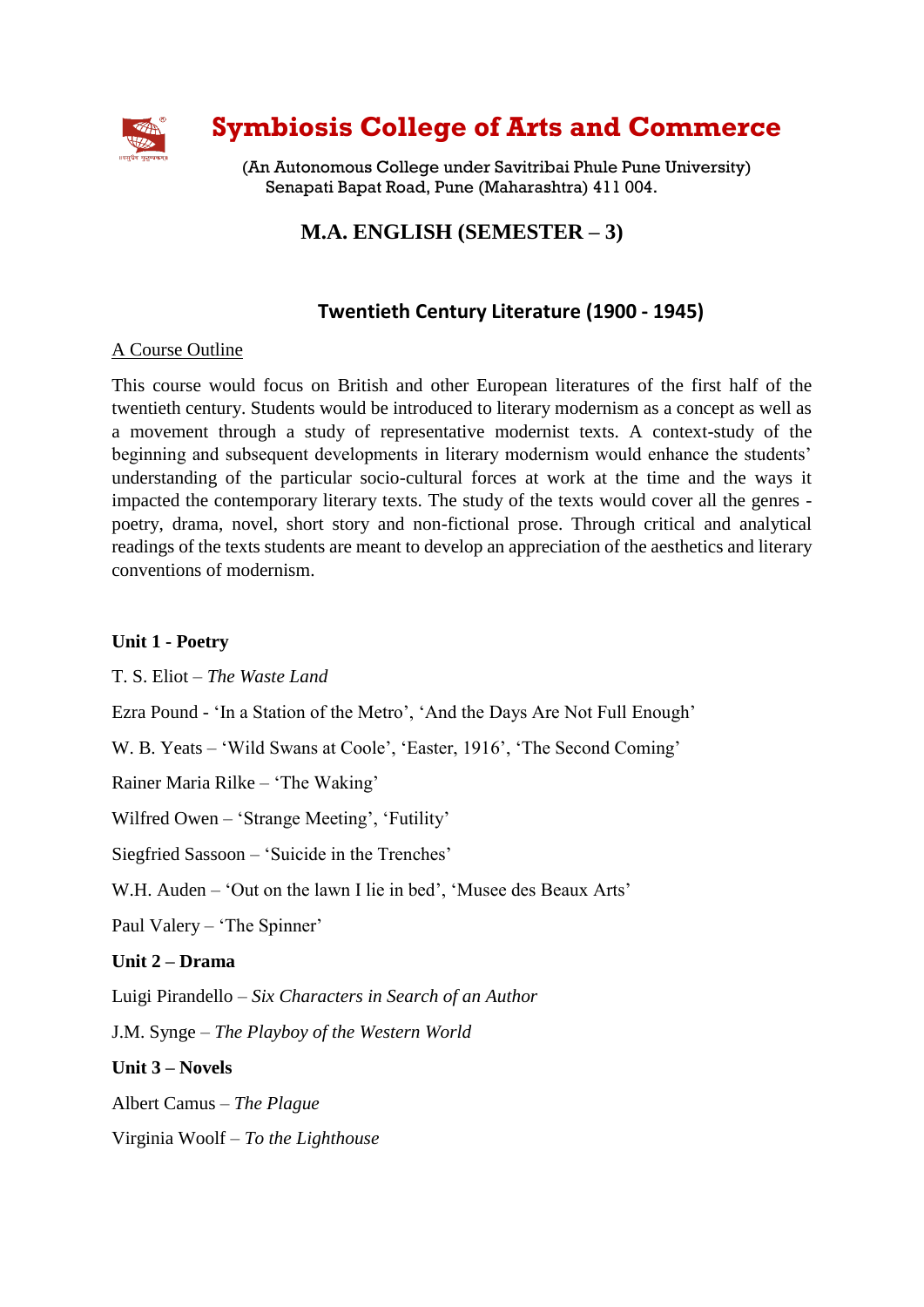### **Unit 4 – Short Stories**

James Joyce – 'Araby'

Katherine Mansfield – 'The Doll's House'

## **Unit 5 – Non-fictional prose**

T.S.Eliot – 'Hamlet and His Problems'

Herbert Read – *The Meaning of Art* (excerpts)

## **Suggested Readings:**

- Bell, Michael. *Literature, Modernism and Myth: Belief and Responsibility in the Twentieth Century*. Cambridge: Cambridge University Press, 1997.
- Bell, Michael, ed. *The Context of English Literature, 1900 1930*. London: Methuen, 1980.
- Bradbury, Malcolm, and James McFarlane, eds. *Modernism 1890 – 1930*. Harmondsworth: Penguin, 1976.
- Naremore, James, and Patrick Brantlinger. *Modernity and Mass Culture*. Bloomington: Indiana University Press, 1991.
- Nicholls, Peter. *Modernisms: A Literary Guide*. Berkeley: University of California Press, 1995.
- Schwartz, Sanford. *The Matrix of Modernism: Pound, Eliot and Early Twentieth Century Thought*. Princeton: Princeton University Press, 1985.
- Levenson, Michael ed. *The Cambridge Companion to Modernism*. Cambridge: Cambridge University Press, 1999.
- Bell, Michael. *D.H. Lawrence: Language and Being*. Cambridge: Cambridge University Press, 1991.
- Hynes, Samuel. *The Auden Generation*. London: Bodley Head, 1976.
- Levenson, Michael. *Modernism and the Fate of Individuality: Character and Novelistic Form from Conrad to Woolf*. Cambridge: Cambridge University Press, 1991.
- Perkins, David. *A History of Modern Poetry: From the 1890s to the High Modernist Mode*. Cambridge, MA: Harvard University Press, 1987.
- Perkins, David. *A History of Modern Poetry: Modernism and After*. Cambridge, MA: Harvard University Press, 1987.
- Longenbach, James. *Stone Cottage: Pound, Yeats, and Modernism*. Oxford: Oxford University Press, 1988.
- Litz, A. Walton, ed. *Eliot in His Time*. Princeton: Princeton University press, 1973.
- Gilman, Richard. *The Making of Modern Drama*. New York: Farrar, Straus and Giroux, 1974.